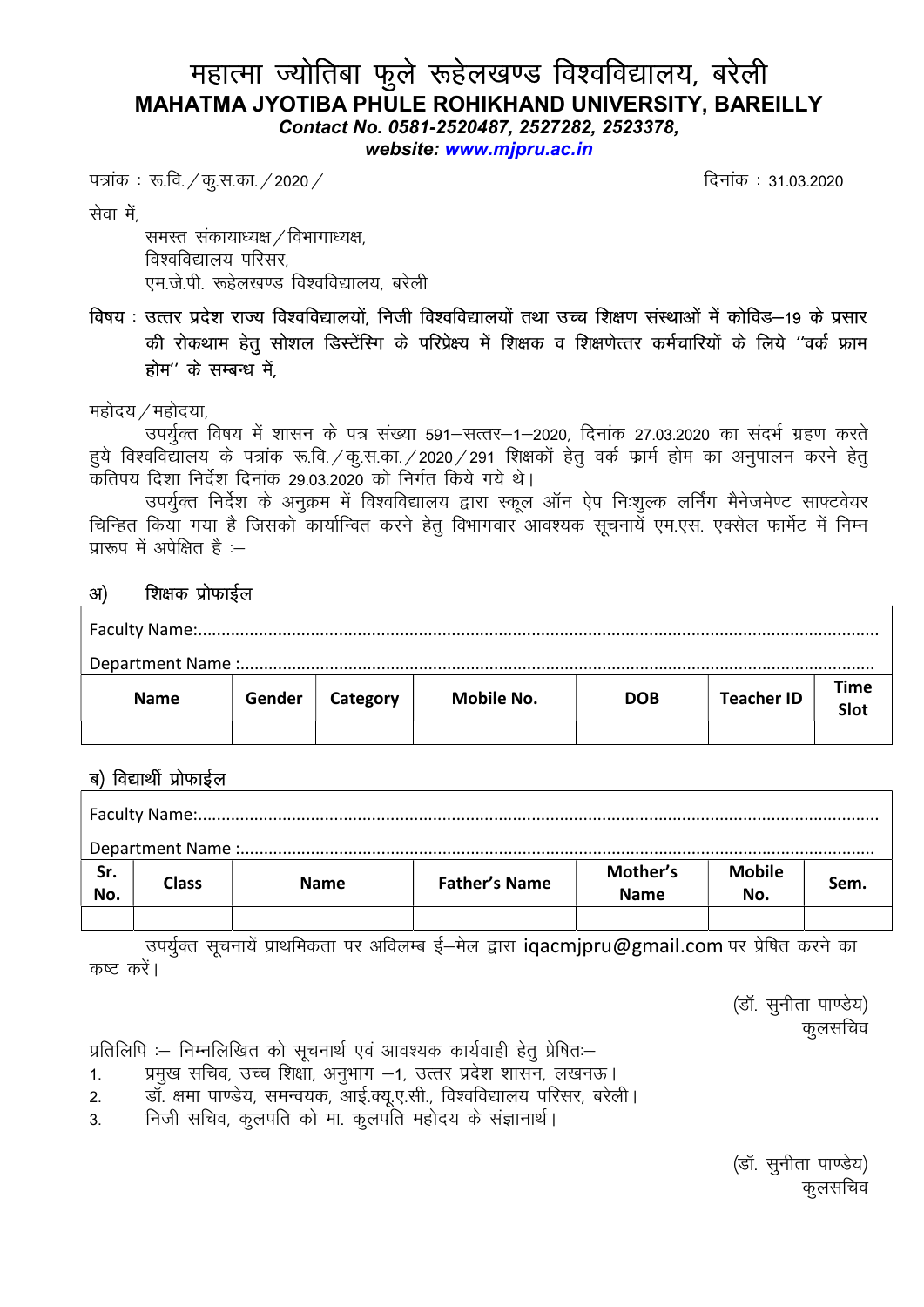#### **Schoolonapp: LMS of MJP Rohilkhand University**

#### **Plan to implement in MJPRU, Bareilly**

#### **First Step**

- 1. Super Admin(Vice Chancellor):
	- Role and Responsibility
		- Complete the registration Process
		- Complete the registration of Registrar, All Deans
		- Provide them USER ID, PASSWORD, UNIVERSITY CODE

### **Second Step**

2. Dean/HODs

Role and Responsibility

- Send the Dean, HODs and teachers profile to Super Admin in excel format (attached herewith File 1)
- Decide slot of each department For example: Dept of B.Ed./M.Ed.:9.00-10.00AM,
- Decide the days of each teacher in rotation basis or fix a temporary time table.
- Provide to respective teachers their USER ID, PASSWORD & UNIVERSITY **CODE**
- Send the students profile to Super Admin in excel format (attached herewith File 2)

## **Third Step**

3. Super Admin(Vice Chancellor):

Role and Responsibility

- Super Admin will add the teachers and a lot them time slot as available.
- Provide to dean USER ID, PASSWORD, UNIVERSITY CODE

### **Fourth Step**

4. Teachers

Role and Responsibility

- Teacher will create their class.
- Provide the assignments.
- Upload study materials.
- Take on-line classes with combination of live class, you tube, google forms and sheets.
- Teacher can monitor attendance, post notices, send alerts.
- Teacher can conduct class tests and can give them grades.